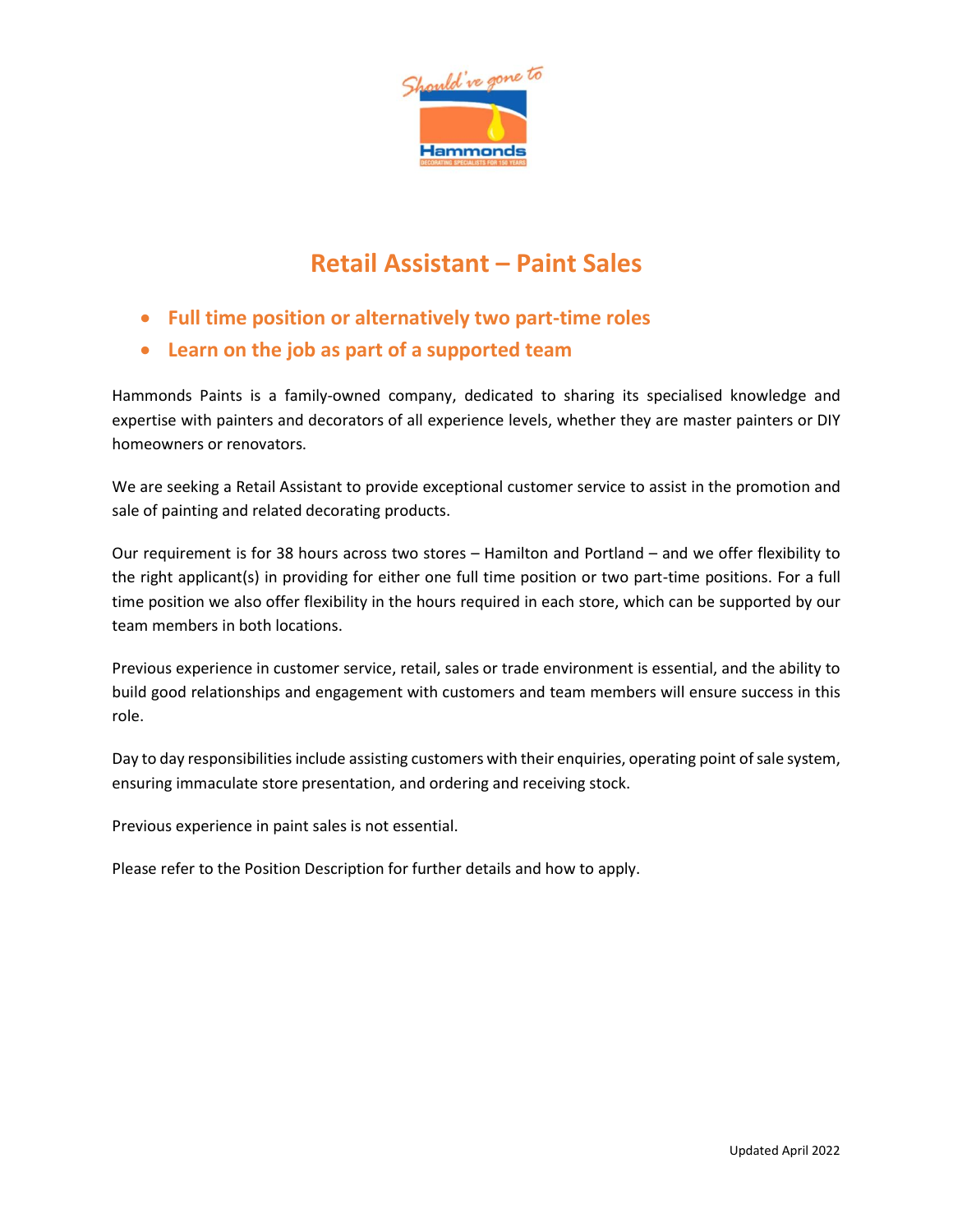

# **Position Description**

## **Retail Assistant - Paint**

# **About Hammonds**

*Hammonds* has remained a family-owned company for almost six generations, that is dedicated to sharing its unmatched experienced with anyone who is painting or decorating, whether they are master painters or DIY homeowners. Our specialised knowledge, expertise and advice has helped thousands of people ensure they achieve the very best results with a minimum of time, effort, and cost.

*Hammonds* have developed an enviable reputation over the years as honest traders who are specialists in painting and decorating. Hammonds stores are located around Western Victoria, in Warrnambool, Hamilton, Portland, Swan Hill, Ballarat and Colac.

*Hammonds* value a workforce culture with integrity, that is healthy, happy, and motivated.

#### **Overview of Position**

The role of the Retail Assistant is to promote the sale of painting and related decorating products and to provide exceptional customer service through building trust and ensuring customers feel confident to make an informed purchasing decision.

In addition to the key responsibilities of all Retail Assistants, responsibility for specific delegated functions or tasks may be required including trade accounts, automotive and / or colour and consultation specialisations. Where these specialisations apply, they will be reflected in the employee's Annual Key Performance Indicators.

#### **Key Results**

- 1. Customer Service
- 2. Inventory and Merchandising
- 3. Point of Sales
- 4. Workplace Health and Safety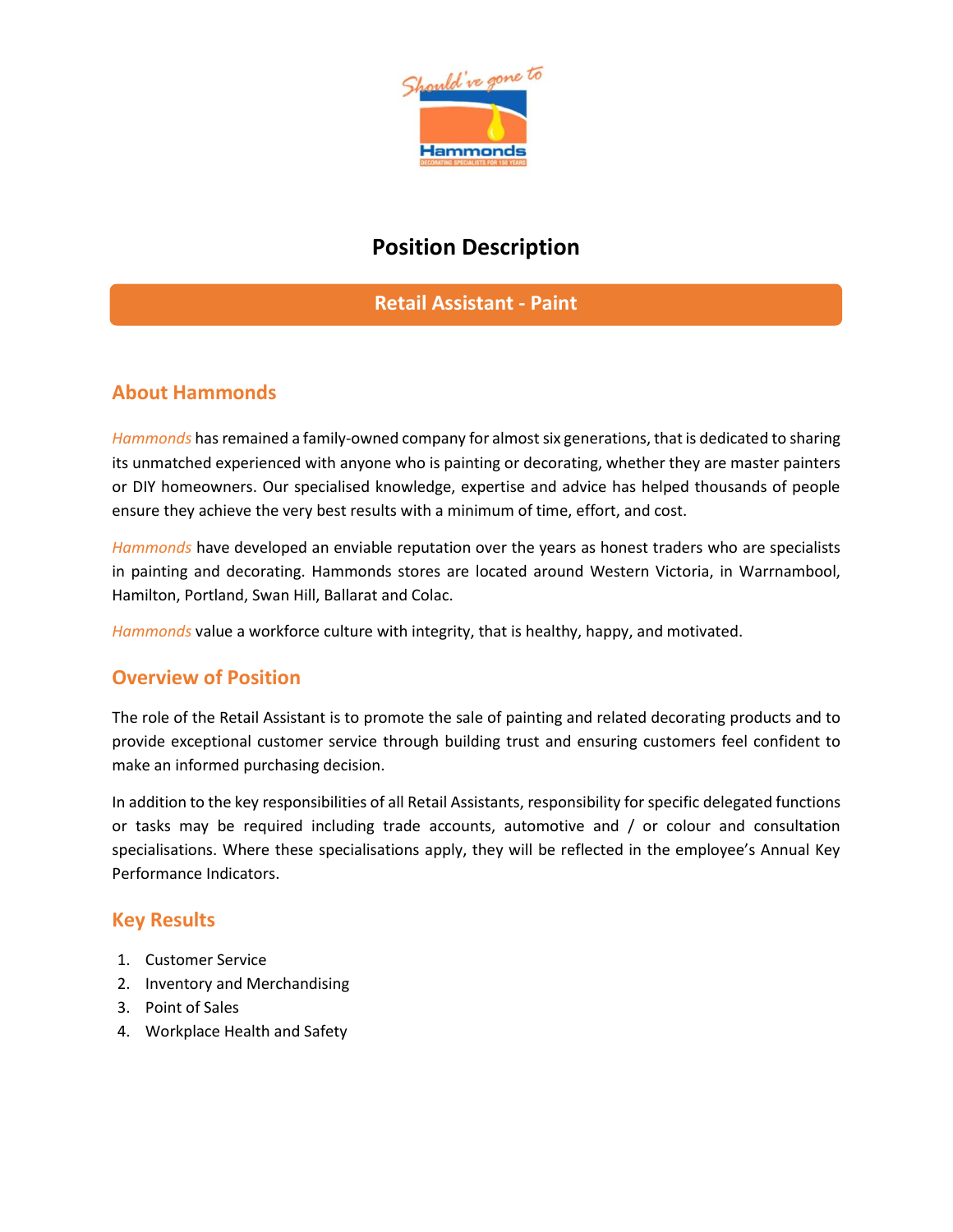

#### **Hours of Work**

Standard store operations are between 7.30am – 5.30pm Monday to Friday, as well as 9am – 12pm on Saturdays and staff are rostered accordingly.

Retail Assistants are engaged on either a full-time or part-time basis, depending on the specific store needs. Employee contracts outline the specific hours of work applicable to each individual role.

#### **Key Responsibilities**

- **•** Provide excellence in customer service and ensure all retail and trade customers are greeted in a professional and helpful manner.
- Ensure customer needs are met and are provided with industry best advice and product knowledge.
- **•** Provide assistance with colour selection, matching and decorating advice, and support customers with as much time and information as they require.
- Operating point of sales register, completing sales transactions and payments
- Maintain high store standards and conditions, ensuring store appearance is presented clean and tidy.
- **•** Create and merchandise in store stock displays and monitor and maintain stock levels.
- Secure customer orders and notify customers when stock has arrived.
- **EXEC** Receive stock deliveries; unpack stock, restock shelves, and package goods for delivery and deliver when required.
- Tinting and mixing paint, for retail, trade, auto and industrial services.
- Be proactive and show initiative, ensuring all tasks are completed in a timely and professional manner whilst providing excellent attention to detail.
- Participate in annual stock take.
- Comply with workplace health and safety requirements, risk management and satisfactory operation of Hammonds systems of control.
- Undertake additional responsibilities when required.

# **Values and Behavioural Expectations**

- Customer Engagement
- Accountability
- Empowerment
- Integrity
- Stakeholder Value